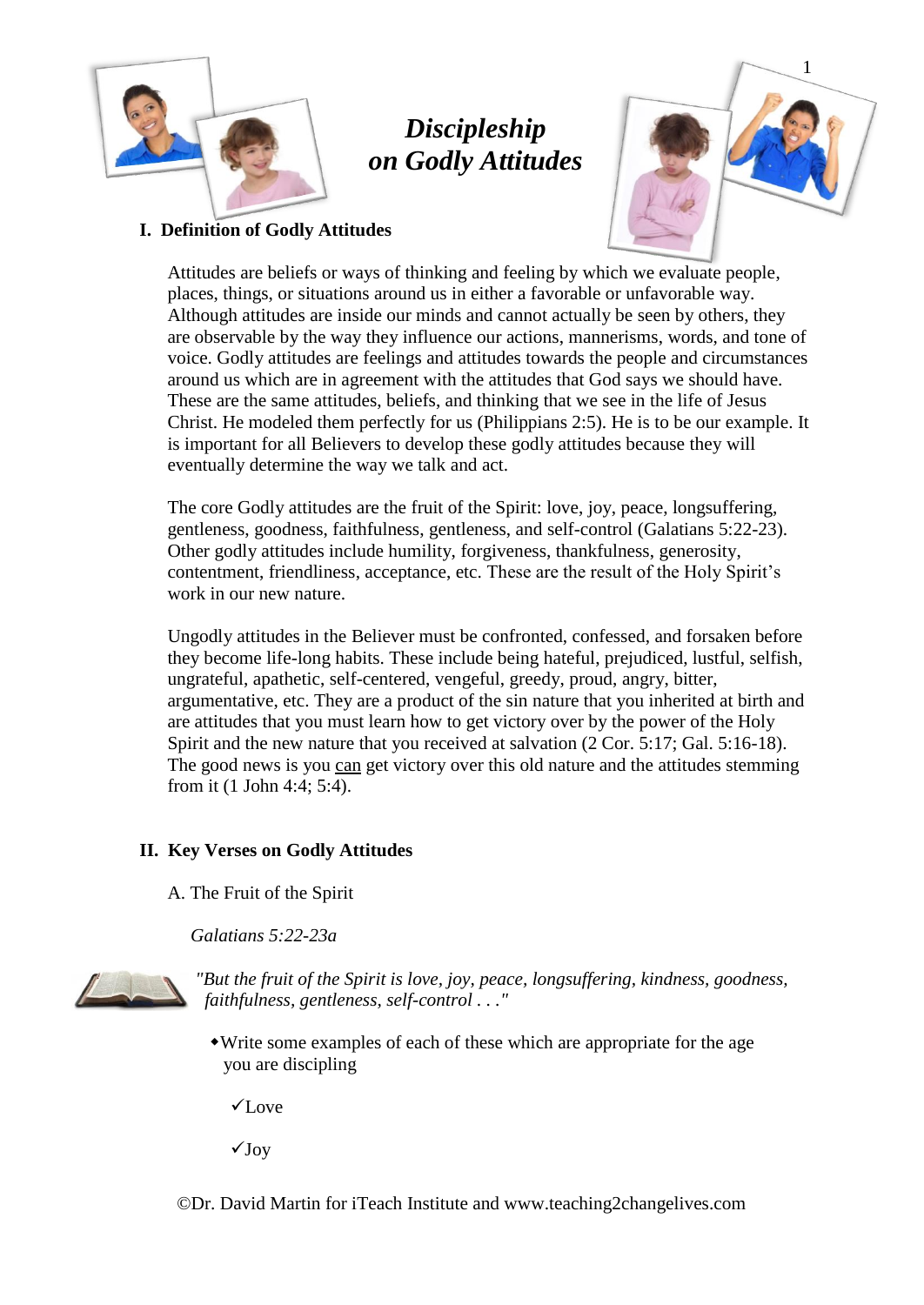

- ✓Longsuffering
- $\checkmark$ Kindness
- ✓Goodness
- ✓Faithfulness
- ✓Gentleness
- ✓Self-control

Note: These are referred to as "fruit," not "fruits." This means that the Holy Spirit dwelling in you is trying to develop all of these in your life. You cannot pick and choose the ones you want. All of them need to become a part of you.

- B. Other Verses about Godly Attitudes
	- 1. *Proverbs 23:7*



*"For as he thinks in his heart, so is he."*

- How does what we think in our hearts determine who we are and what we become?
- 2. *Matthew 5:43-44*



*"You have heard that it was said, 'You shall love your neighbor, and hate your enemy.' But I say to you, love your enemies, and pray for those who persecute you."*

How can you show love to an "enemy"?

- Why should you pray for those who persecute you?
- 3. *Matthew 15:19*



*"For out of the heart come evil thoughts, murders, adulteries, fornications, thefts, false witness, slanders."*

- How do these seriously sinful actions come from our hearts (inner thoughts/attitudes)?
- ©Dr. David Martin for iTeach Institute and www.teaching2changelives.com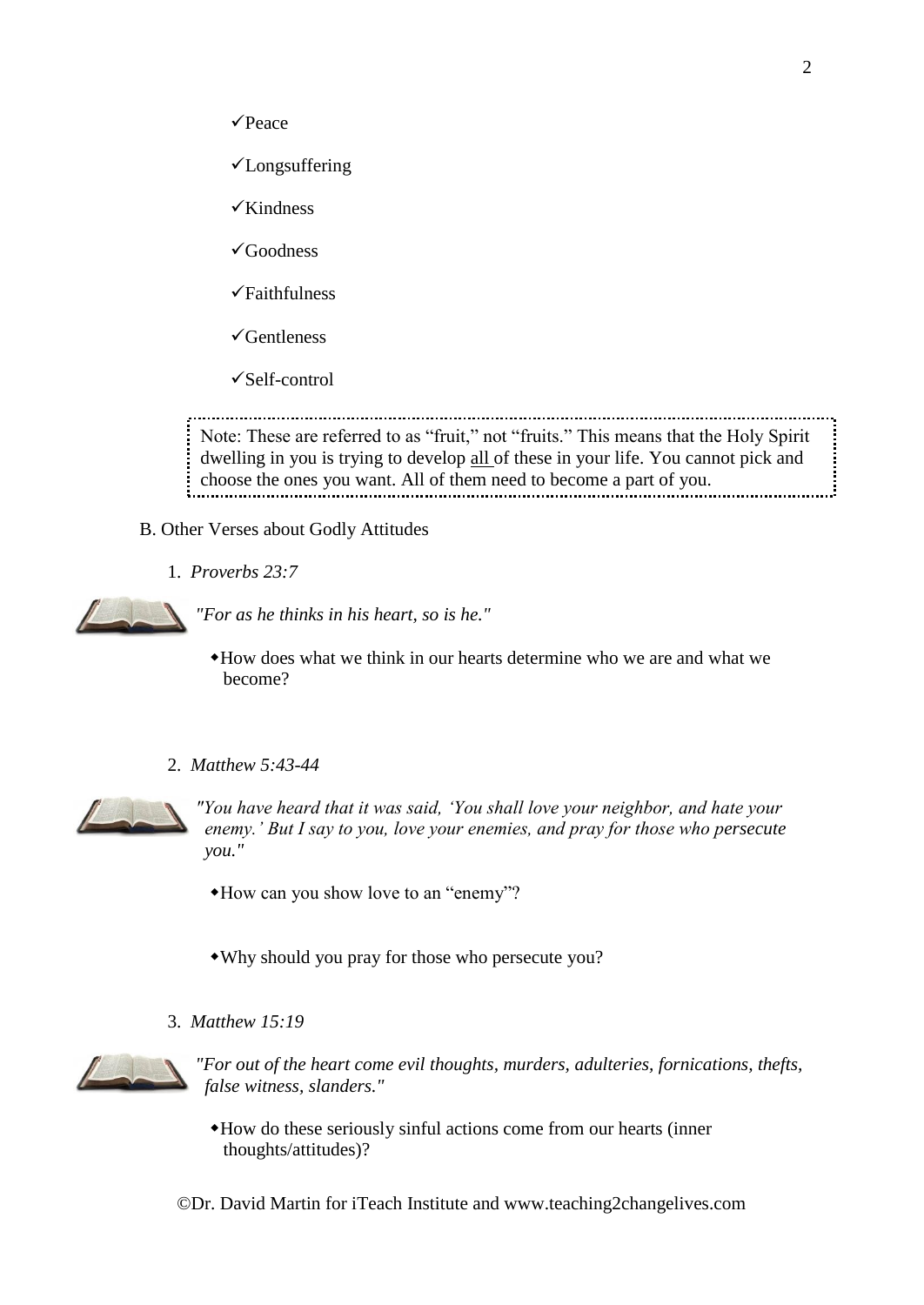4. *Mark 7:21-23*



*"For from within, out of the heart of men, proceed the evil thoughts, fornications, thefts, murders, adulteries, deeds of coveting and wickedness, as well as deceit, sensuality, envy, slander, pride and foolishness. All these evil things proceed from within and defile the man."*

- Notice that "evil thoughts" (a noun) are at the top of this list of sinful attitudes and actions (verbs), indicating they are the source of them all (the core of your sinful nature list). Who was it who revealed the fact that we become what we think?
- 5. *Romans 6:6,11-12*



*"Knowing this, that our old self was crucified with Him, that our body of sin might be done away with, that we should no longer be slaves to sin. Even so consider yourselves to be dead to sin, but alive to God in Christ Jesus. Therefore do not let sin reign in your mortal body that you should obey its lusts."*

- Why should you no longer be a slave to sinful attitudes of the old nature?
- What does it mean to "consider yourselves to be dead to sin" (i.e., sinful attitudes)?
- What does it mean to not allow sin to reign in your body?
- 6. *Romans 12:2*



*"And do not be conformed to this world, but be transformed by the renewing of your mind, that you may prove what is that good and acceptable and perfect will of God."*

- What does the "world" refer to here?
- How does the "world" try to shape our attitudes in ungodly ways?
- How can you "renew your mind"?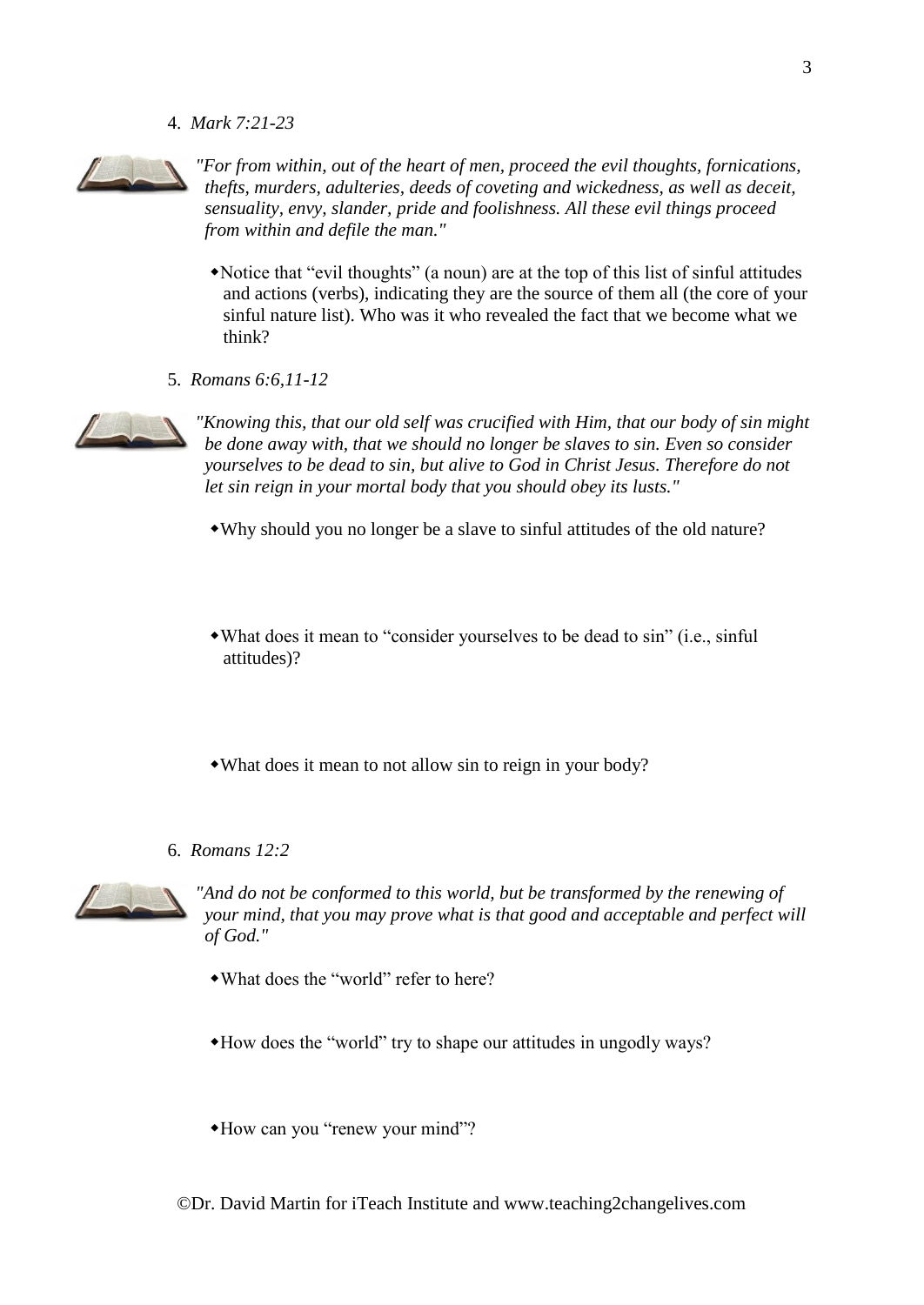#### 7. 2 Corinthians 10:5



*"We are destroying speculations and every lofty thing raised up against the knowledge of God, and we are taking every thought captive to the obedience of Christ."*

What does it mean to take every thought "captive to the obedience of Christ"?

8. Galatians 5:19-21



*"Now the deeds of the flesh are evident, which are: immorality, impurity, sensuality, idolatry, sorcery, enmities, strife, jealousy, outbursts of anger, disputes, dissensions, factions, envying drunkenness, carousing, and things like these, of which I forewarned you that those who practice such things shall not inherit the kingdom of God."*

What is the source of all these evil attitudes and actions?

9. *Ephesians 4:32*



*"And be kind to one another, tender-hearted, forgiving each other, just as God in Christ also has forgiven you."*

What does "forgiveness" mean?

What does it mean that we are to forgive others as Christ forgave us?

10. *Philippians 2:5*



*"Let this mind (attitude) be in you which was also in Christ Jesus."*

What does it mean to have the "mind" of Christ Jesus (refer to 2:6-8)?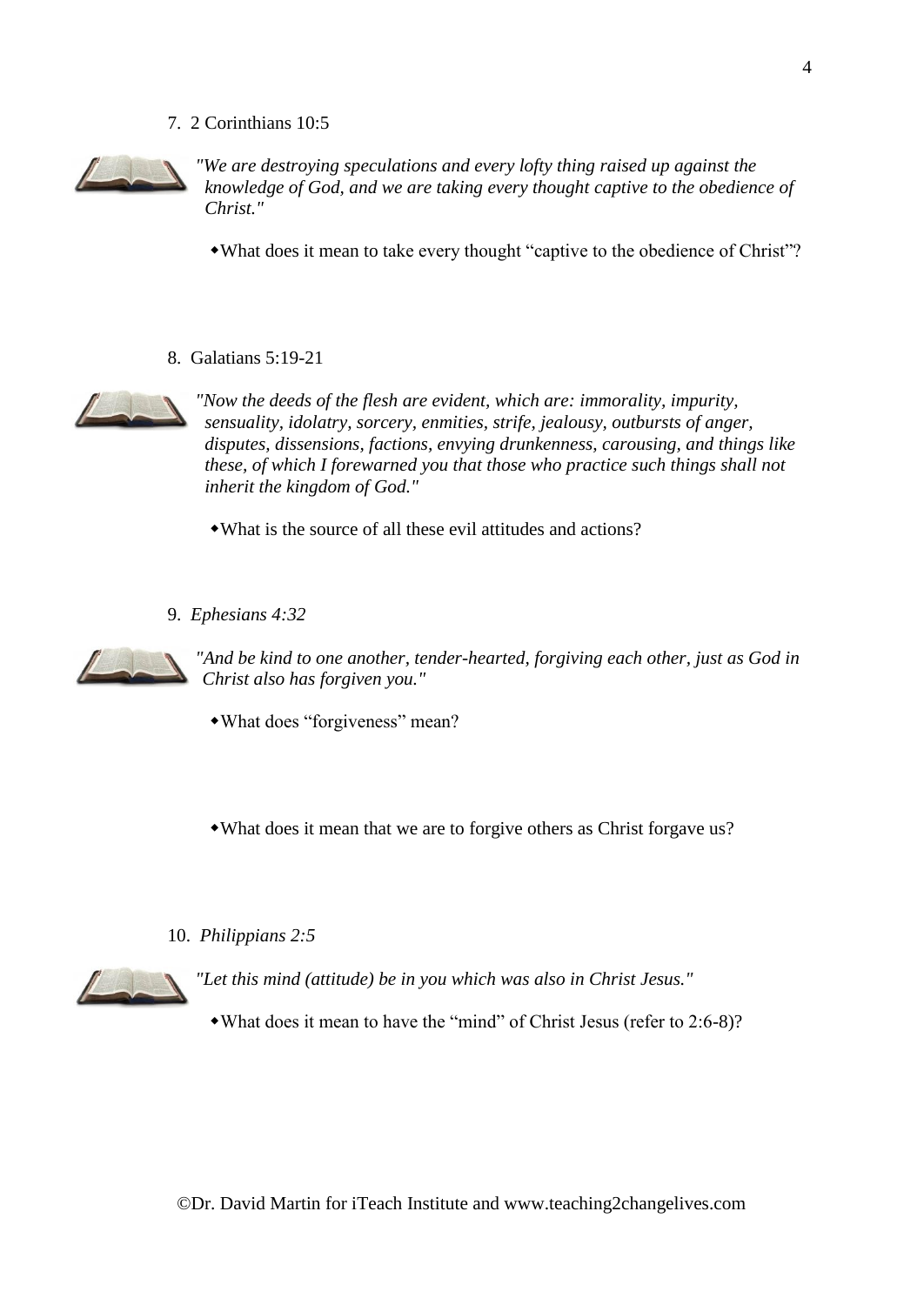11. *Philippians 4:8*



*"Finally, brethren, whatever is true, whatever is honorable, whatever is right, whatever is pure, whatever is lovely, whatever is of good repute, if there is any excellence and if anything worthy of praise, let your mind dwell on these things."*

What does it mean to think only on things that have the following qualities? Give examples of each and give examples of the opposite of each.

| True $\rightarrow$          |
|-----------------------------|
| Opposite $=$                |
| Honorable $\rightarrow$     |
| Opposite $=$                |
| Right $\rightarrow$         |
| Opposite $=$                |
| Pure $\rightarrow$          |
| Opposite $=$                |
| Lovely $\rightarrow$        |
| Opposite $=$                |
| Good repute $\rightarrow$   |
| Opposite $=$                |
| Excellence $\rightarrow$    |
| $Opposite =$                |
| Praise worthy $\rightarrow$ |
| Opposite $=$                |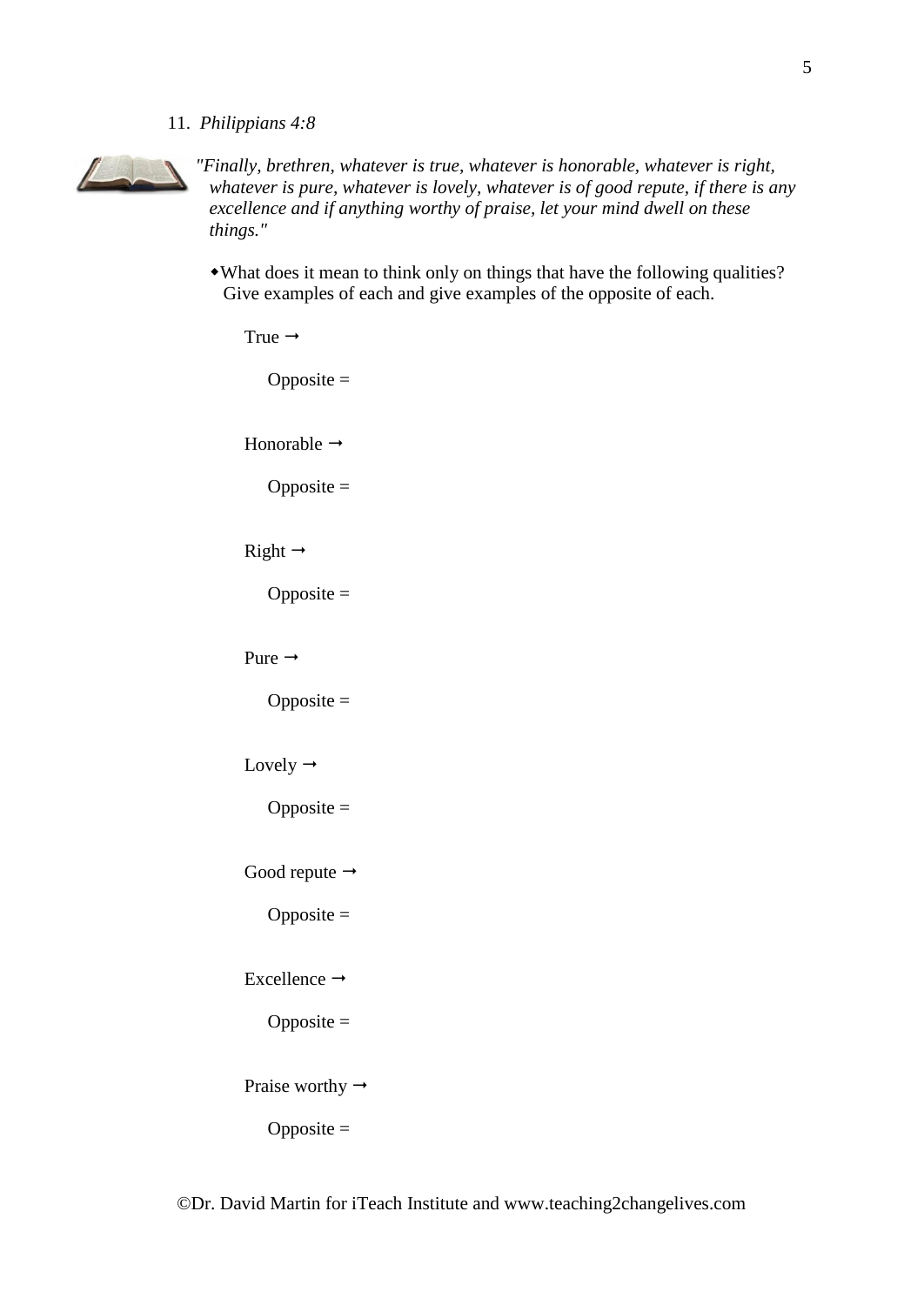Notice the counsel: "Think on these things . . ."

12. *1 Thessalonians 5:16,18*



*"Rejoice always . . . In everything give thanks, for this is the will of God in Christ Jesus for you."*

How can you rejoice when difficult things happen to you (cf. Rom. 5:3-4)?

13. *Hebrews 13:5a*



*"Let your character be free from the love of money, being content with what you have . . ."*

- What does it mean to be free from the love of money (and what it can buy)?
- What is the meaning of being content with what you have at any point in life?
- 14. *Hebrews 13:16*



*"And do not neglect doing good and sharing; for with such sacrifices God is pleased."*

- Why should we generously share what we have with others?
- How is doing these a "sacrifice" God is pleased with?
- 15. *James 4:6*



*"But He gives a greater grace. Therefore it says, 'God is opposed to the proud, but gives grace to the humble."*

- What does humility mean?
- What are some specific ways to demonstrate humility?
- Why do we need to be humble?

©Dr. David Martin for iTeach Institute and www.teaching2changelives.com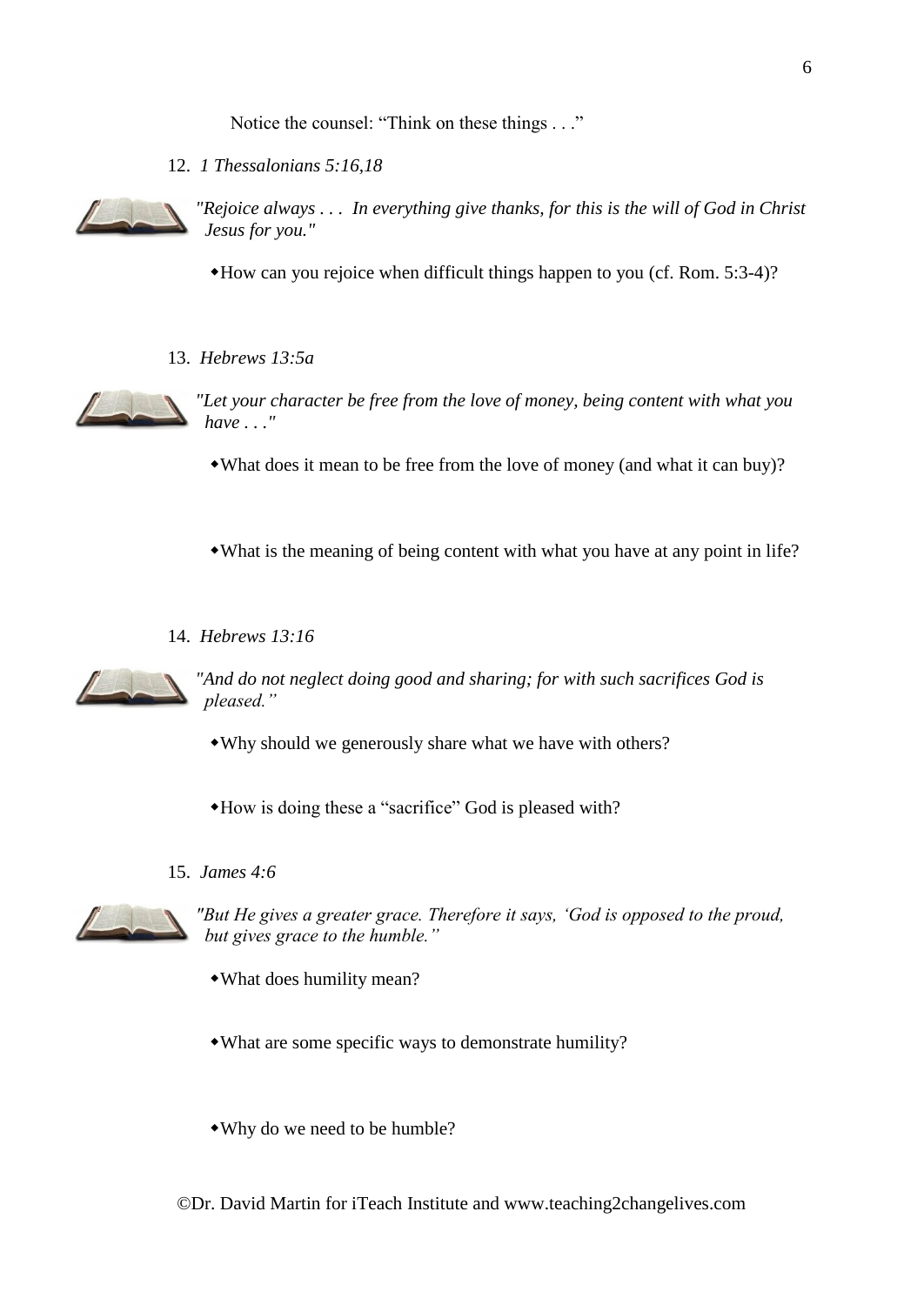16. *1 John 4:4b; 5:4*



*". . . Greater is He who is in you than he who is in the world. For whatever is born of God overcomes the world; and this is the victory that has overcome the world—our faith."*

- Who in the Believer is greater than Satan, the ruler of this evil world system?
- How can the Holy Spirit help you get victory over your wrong attitudes and the actions which are a result of your wrong attitudes?

### **III. Important Teaching on Godly Attitudes**

A. Teach the Definition of Godly Attitudes

- Attitudes are the beliefs and feelings inside us that we form about people, places, things, and situations around us.
- Attitudes are inside us, but they show themselves by how we talk and behave.
- Godly attitudes are feelings and attitudes that agree with how God says we should think and feel. These are the attitudes we see in Jesus.
- B. Teach About Ungodly Attitudes, Their Source, and the Struggle We Have with Them

Teach that the ungodly attitudes he inherited from his sinful nature at birth are sinful and must be confessed and forsaken when he yields to them (Gal. 5:19-21).

- ♦ **Pride** for my abilities or accomplishments (Proverbs 26:12)
- ♦ **Revenge** at someone for something he did to hurt me (Proverbs 24:29)
- ♦ **Pouting** about not getting what I want (1 Kings 21:4)
- ♦ **Envying** someone else's abilities or possessions (James 3:16)
- ♦ **Anger** towards a person or thing that affected my plans (Proverbs 29:22)
- ♦ **Bitterness** is hanging on to a past hurt that I will not forgive (Hebrews 12:15)
- ♦ **Prejudice** is a feeling that some people are inferior to me (James 2:1-4)
- ♦ **Lusting** is intensely wanting someone or something in a wrong way, a way God says "no" to (1 John 2:16-17)
- ♦ **Selfishness** is only thinking of me and what I want, or not sharing with others; wanting the biggest or best (2 Timothy 3:2)
- ♦ **Hating** something or someone; wanting something bad to happen to them (1 John 2:11)

Unbelievers cannot fully control their old nature.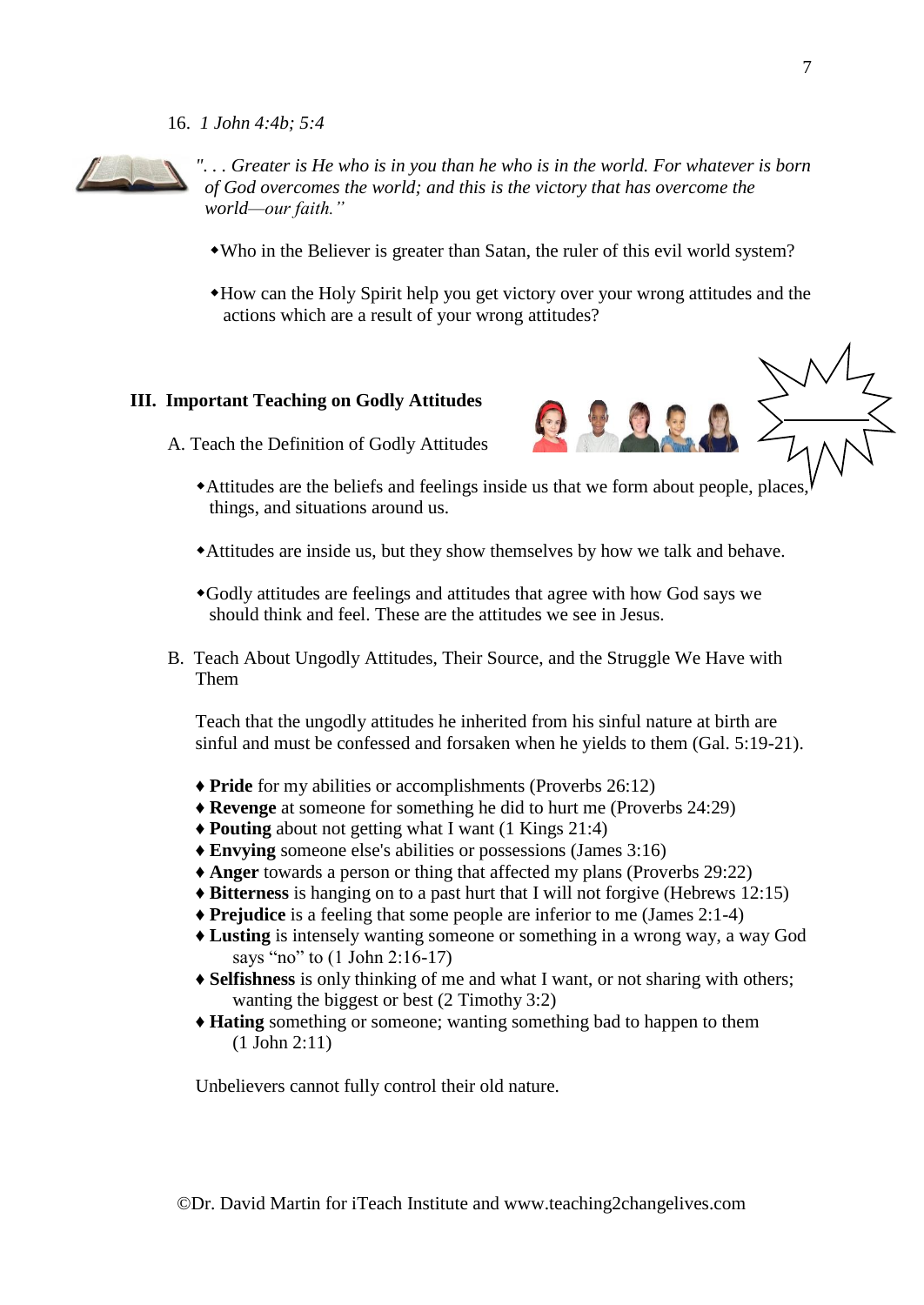- C. Deal with Bad Attitudes
	- 1. Ask God to make you aware of any wrong attitude (Psalm 139:23-24).



- 2. Recognize and confess any sinful attitude, no matter how "small" (1 John 1:9).
- 3. Ask God to give you victory over wrong attitudes that you continue to struggle with (Romans 6:11-12; 1 John 4:4). Some wrong attitudes die hard.
	- \*Choose to reject that attitude when you sense its presence. Consider yourself "dead" to that sinful attitude (2 Corinthians 10:5; Romans 6:6,11-12).

Pray: *"Dear God, I reject that attitude because it is sinful."*

\*Ask God to give you victory over that attitude (1 Corinthians 10:13).

Pray: *"Give me the power to say no to this temptation."*

- 4. Guard (protect) your heart against wrong attitudes (Prov. 4:23).
	- a. Read, memorize, and quote verses that either remind you of how God feels about that wrong attitude or that remind you of the right attitude to replace it with.

Psalm  $119:11 \rightarrow$ 

b. Avoid people or activities that constantly tempt you to have the wrong attitudes

1 Thessalonians  $5:22 \rightarrow$ 

D. Teach About the Source of Godly Attitudes

At salvation, a person receives a new nature which gives new attitudes and a new source of spiritual power to get victory over the old sin nature.

 $\checkmark$ 2 Corinthians 5:17  $\to$ 

 $\checkmark$ Galatians 5:16-18  $\to$ 

 $\sqrt{\text{Romans 6:16}}$   $\rightarrow$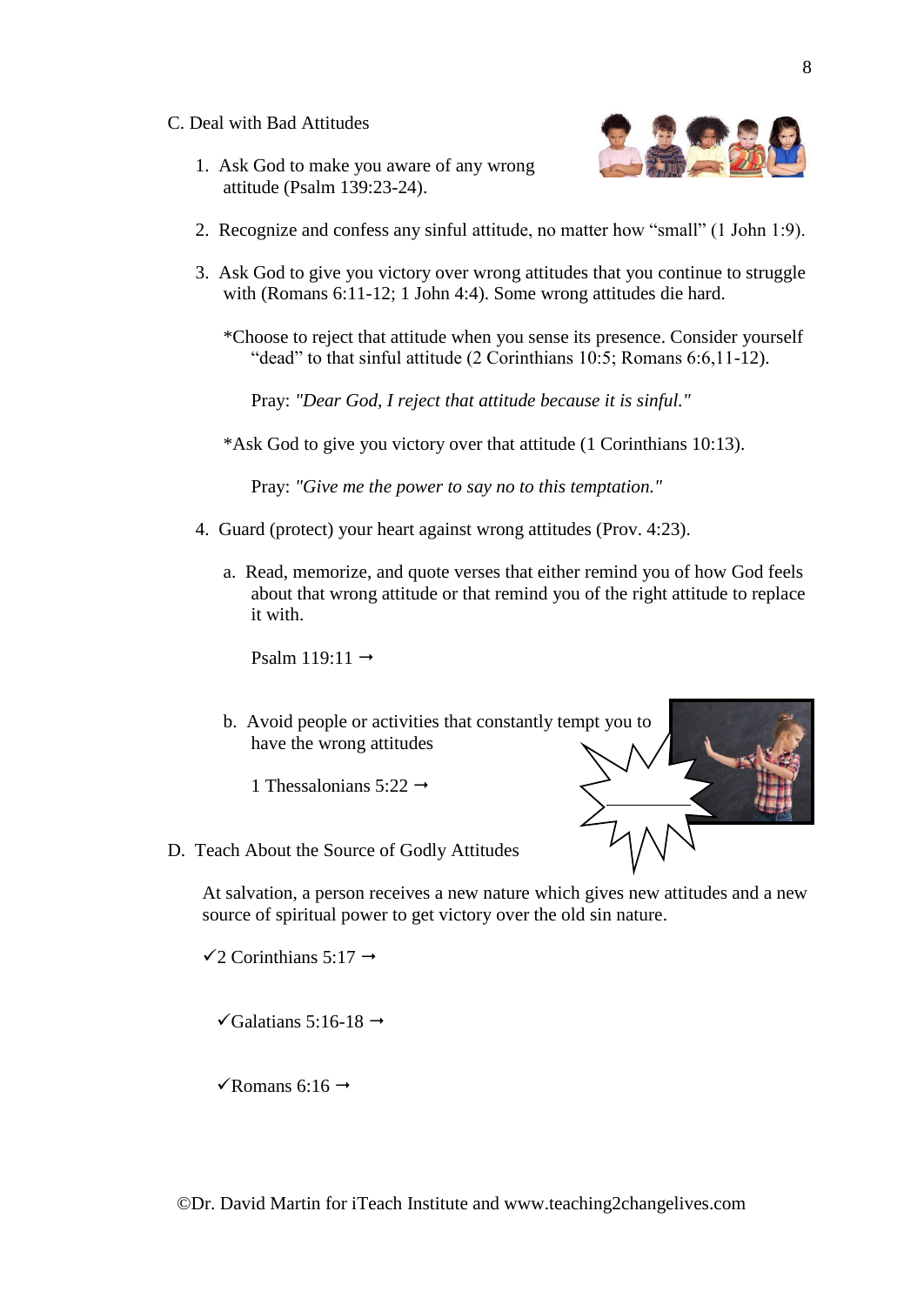E. The Holy Spirit lives in each Believer to constantly produce the godly attitudes that should control his actions and responses. These are described as the fruit of the Spirit because they come from the Holy Spirit Himself.

Galatians 5:22-23  $\rightarrow$ 

♦ **Love** is desiring God's best and being willing to give to meet the needs of the one I love (1 John 4:8-11)

Examples:

♦ **Joy** is an internal happiness or contentment based on my relationship with Jesus (John 15:11)

Examples:

♦ **Peace** is an inner calmness no matter what is going on around me because I know God is in control of all things (John 14:27)

Examples:

♦ **Longsuffering** means being patient or enduring trials that come from people or circumstances which are outside of my control, knowing that God will use them to build my Christian character (Romans 5:3-4)

Examples:

♦ **Gentleness** means a desire to treat others kindly (1 Timothy 2:24)

Examples:

♦ **Goodness** is a desire to do what is upright and a desire to treat others rightly even when it is not deserved (Ephesians 5:9)

Examples: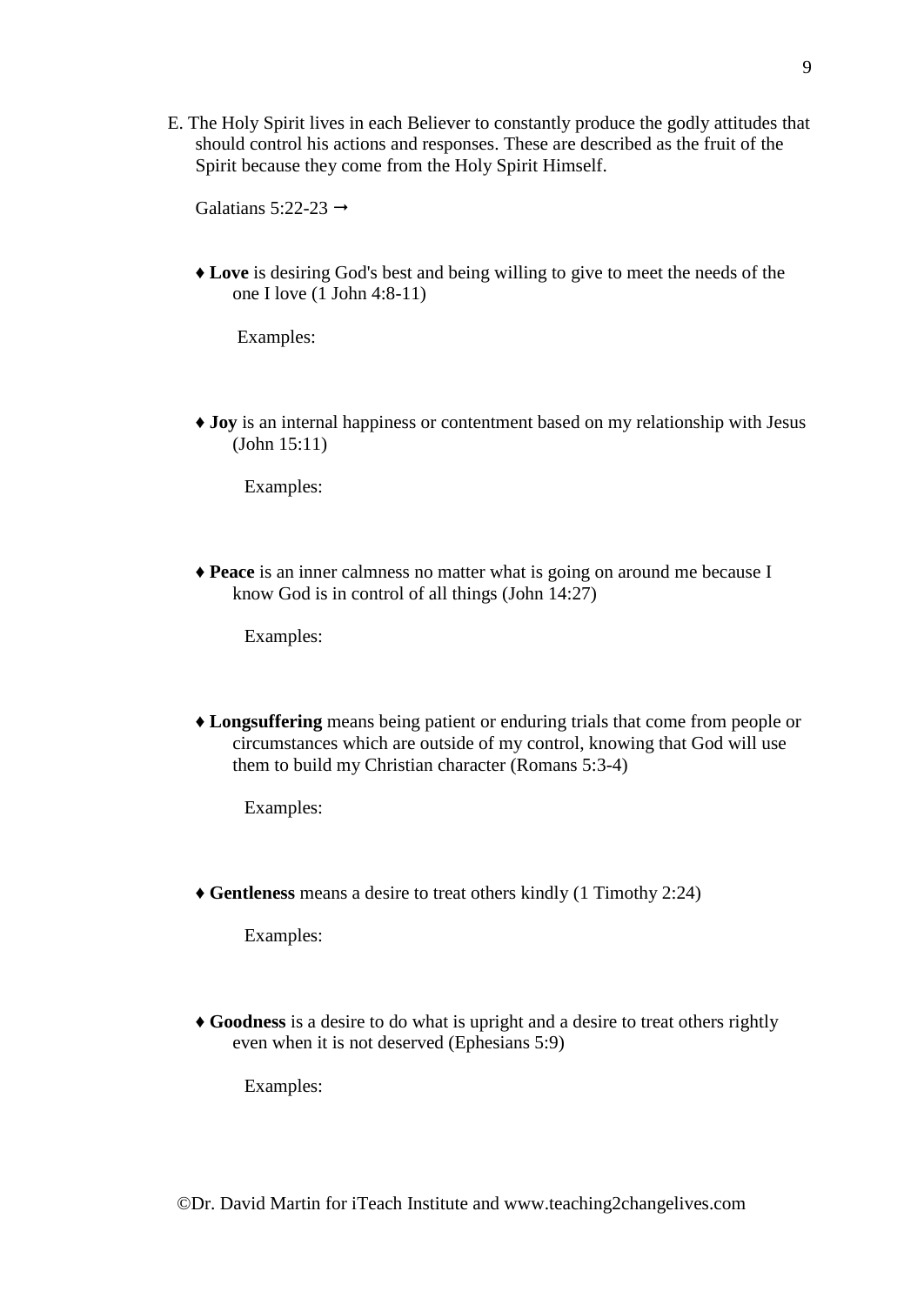♦ **Faithfulness** is loyalty, trustworthiness, and a commitment to fulfill your duties (1 Corinthians 4:12)

Examples:

♦ **Meekness** (humility) is recognizing that God and others are responsible for my abilities, talents, and accomplishments (1 Peter 5:5-6)

Examples:

♦ **Self-control** is the ability to control the old sinful attitudes and actions, and to do the right things even without being told (2 Peter 1:5-6)

Examples:

♦ **Thankfulness** is expressing appreciation to God and others for what they have done for me (1 Thessalonians 5:18)

Examples:

♦ **Forgiveness** is an attitude that is willing to not hold a grudge against someone who wronged me (Luke 6:37)

Examples:

♦ **Contentment** is an attitude that is satisfied with whatever God has given; not envious or greedy for more, bigger, or nicer things (Heb. 13:5a).

Examples:

- F. Teach the Importance of Having Godly Attitudes
	- ♦ The attitudes that the person has inside his heart will influence his words and behavior.

Proverbs  $23:7 \rightarrow$ 

Matthew 15:19  $\rightarrow$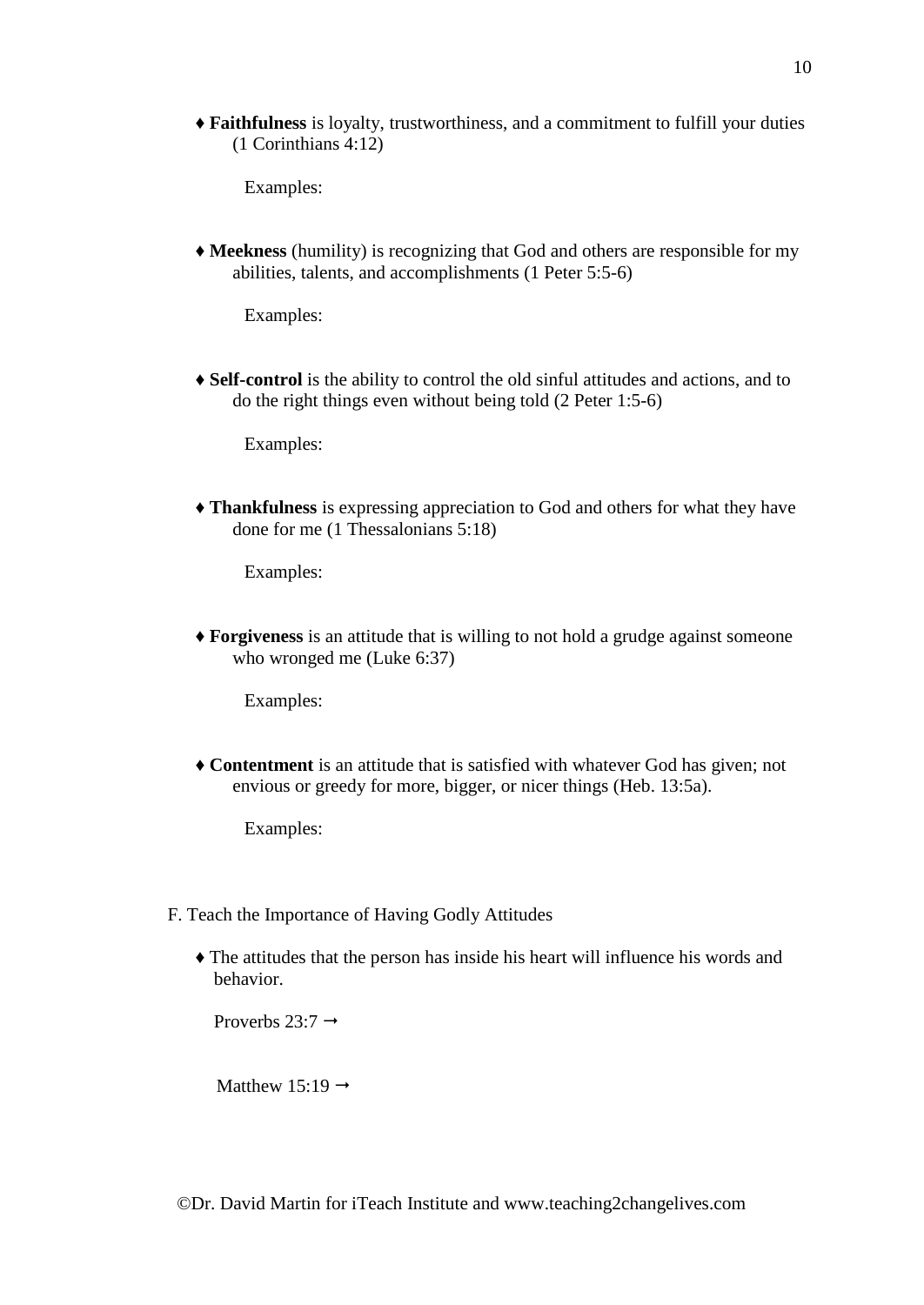- G. Developing Godly Attitudes
	- 1. Daily ask for the Holy Spirit to build these attitudes in you (they are "fruit" from the Holy Spirit Himself).

Galatians  $5:22-23 \rightarrow$ 

- 2. Pray to be alert to opportunities to show these attitudes in the situations you encounter each day:
	- ✓"Lord, help me to show (joy, love, etc.) to my teachers and classmates."
	- ✓"Lord, help me to have self-control over any wrong attitudes I am tempted to have today or over any temptations."
	- $\checkmark$  Tear Jesus, help me to experience your peace as I face whatever comes my way today."
- 3. Regularly "renew your mind" (Rom. 12:2) with God's Truth, to use as a filter of what to think on (Phi. 4:8; 2 Cor. 10:5).



#### **IV. Activity Ideas to Reinforce Godly Attitudes**